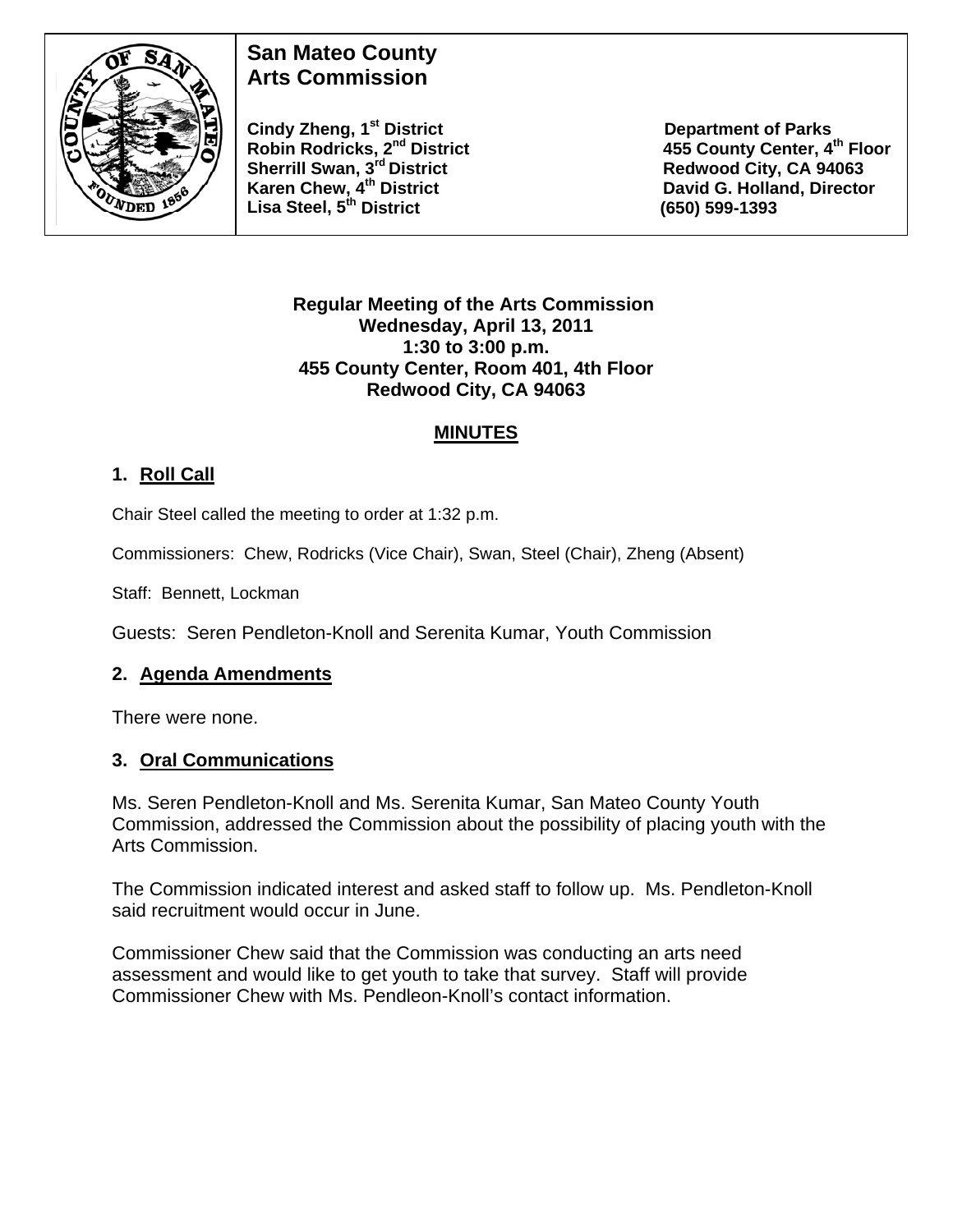#### **4. Consideration of Minutes**

A. Regular Meeting of February 9, 2011

Commission Action: M/S Swan/Chew to approve the minutes as submitted.

Motion carried 4-0 with Commissioner Zheng absent.

#### **5. Action Items**

A. Review and Approve Application for a State and Local Partner Program Technical Assistance Grant in the Amount of \$10,000 for Strategic Planning and Development of a Local Arts Partner

Commission Action: M/S Swan/Rodricks to recommend to the Board of Supervisors approval of an application to the California Arts Council for a Technical Assistance grant in the amount of \$10,000 for strategic planning and development of a Local Arts Partner.

Motion carried 4-0 with Commissioner Zheng absent.

B. Review and Approve Vice Chair Rodricks Attendance at the 2011 American for the Arts Conference including a Meeting for the California Arts Council's State and Local Partner Program

Staff noted that the grant referenced in the previous agenda item if approved by the California Arts Council would include an additional amount up to \$1,400 to reimburse the costs for the registration, lodging and travel for the Commission to attend the 2011 American for the Arts Conference.

Commission Action: M/S Chew/Swan to approve Vice Chair Rodricks attendance at the 2011 American for the Arts Conference.

Motion carried 4-0 with Commissioner Zheng absent.

#### **6. Discussion**

A. Update on CAST Project

Commissioner Chew said the Committee was preparing to do the individual interviews, which would total 10. Those interviews would go to the consultant, who would summarize the findings and that summary would be brought to the Commission. She said that the online survey had a good number of responses but the responding demographic was not very diverse.

Replying to Commissioner Swan, Ms. Bennett said the survey link was posted on the San Mateo County [www.discoversmc.com](http://www.discoversmc.com/) and sent to all of the 200-plus San Mateo County arts organizations who have used the arts website for events, and each CAST committee member sent the link to individuals and groups they identified.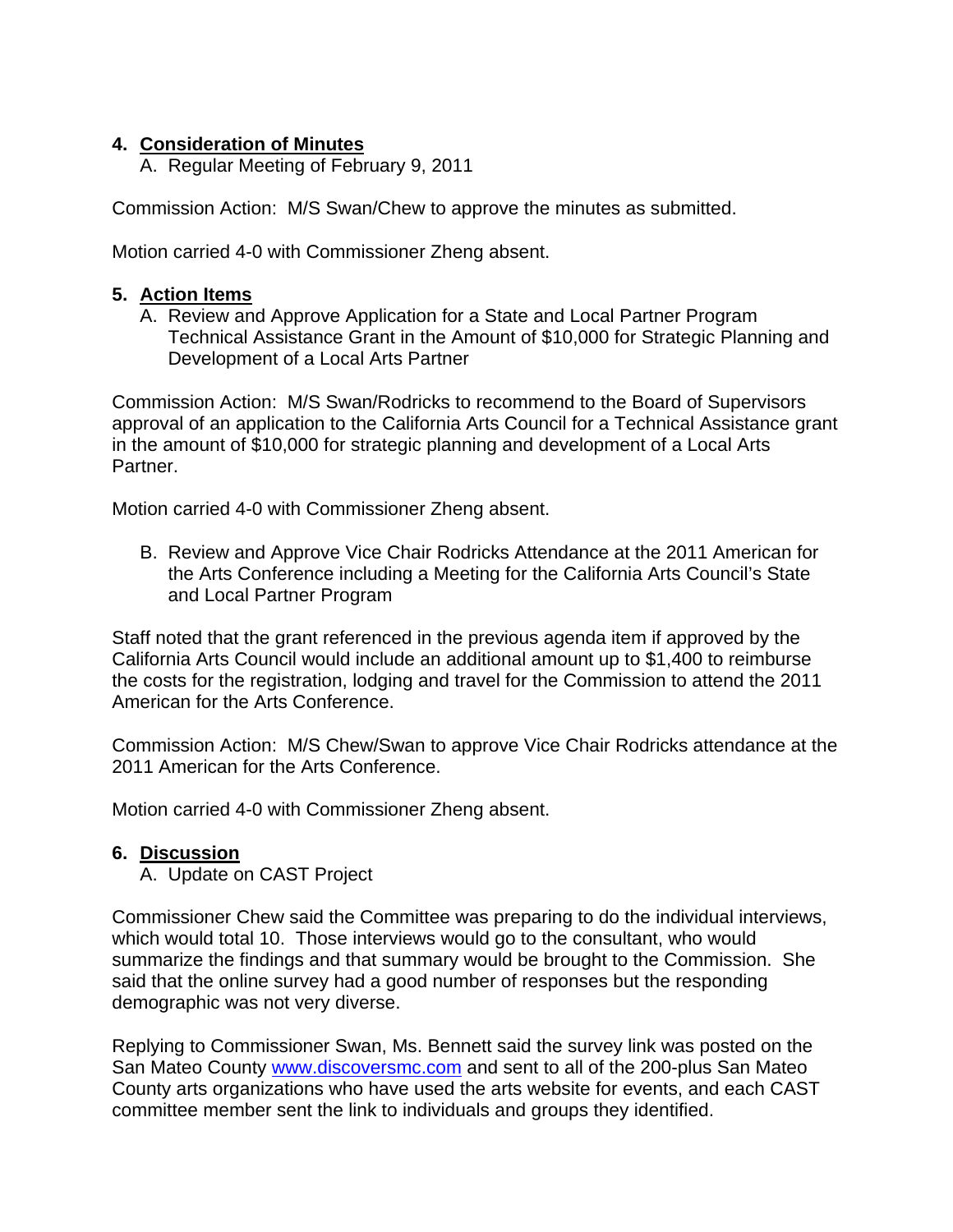Commissioner Chew noted that the committee was making efforts to expand the diversity of the response group and would be doing individual interviews among various groups which might be considered consumers, patrons and funders, and creators as well as youth and multi-ethnic groups.

Commissioner Swan asked if the survey respondents seemed to have a geographic concentration. Superintendent Lockman said the committee had taken the 2010 census demographic information and looked at the population of the county versus the demographics of the survey. Commissioner Chew noted the summary findings related to racial and ethnic background. She said 493 people answered that question of which 462 identify as white (just over 80%), 56 identified as Asian (just under 10%), 41 as Latino or Hispanic, 21 as Black or Afro American, and 8 as Native Hawaiian or other Pacific Islander. She said that they would do 10 interviews and the consultant would summarize that. Commissioner Swan said it would be good to include more diversity in the findings. She asked if there was enough time to do sample groups. Superintendent Lockman indicated that the grant period ended May 30 and the fiscal year June 30 so there were time implications for the consultant to gather and summarize the information.

There was discussion about funds remaining in FY 2010-11 budget. Chair Steel indicated there was \$8,000 that had been set aside for curatorial services that had not been used. Commissioner Swan said there was \$55,000 in the budget plus \$10,000 grant funds. Superintendent Lockman said that the budget was \$55,000 and that the \$10,000 unanticipated revenue would need to be authorized for acceptance and use. Commissioner Swan said that the Commission had not spent \$18,000 of available funds. Superintendent Lockman said the Commission has \$55,000 budget and the \$10,000 was unanticipated. He said discussion might occur to change the budget, noting that the County works on a net county cost basis and the goal was to offset those costs as much as possible.

B. FY 2011-12 Budget

Chair Steel said the Budget Committee had a proposed work plan and budget for FY 2011-12. She asked if Commissioner Chew had input on what the CAST Committee would need for funding for that project. She said a final draft work plan and budget for FY 2011-12 would be brought back to the Commission in June. Commissioner Swan asked if the project would cost \$11,400. Chair Steel said that was the amount expected if a second year of grant funding was awarded. She said this proposed budget included a line item for curatorial services. Commissioner Swan asked what the budget amount was. Superintendent Lockman said it was expected that the county would provide \$54,997 in funding and the county was applying for \$10,000 in grant funds including another \$1,400 that the state had indicated it would reimburse for Commissioner Rodricks' attendance at the American for the Arts conference if the grant was awarded. He said if the grant funding was approved the Commission would have \$64,997 in funding. He said the grant funding had certain restrictions as to how it may be used and that at least one-third of the \$10,000 would be used for a strategic plan toward the definite goal of the creation of a designated arts partner. Chair Steel asked if the